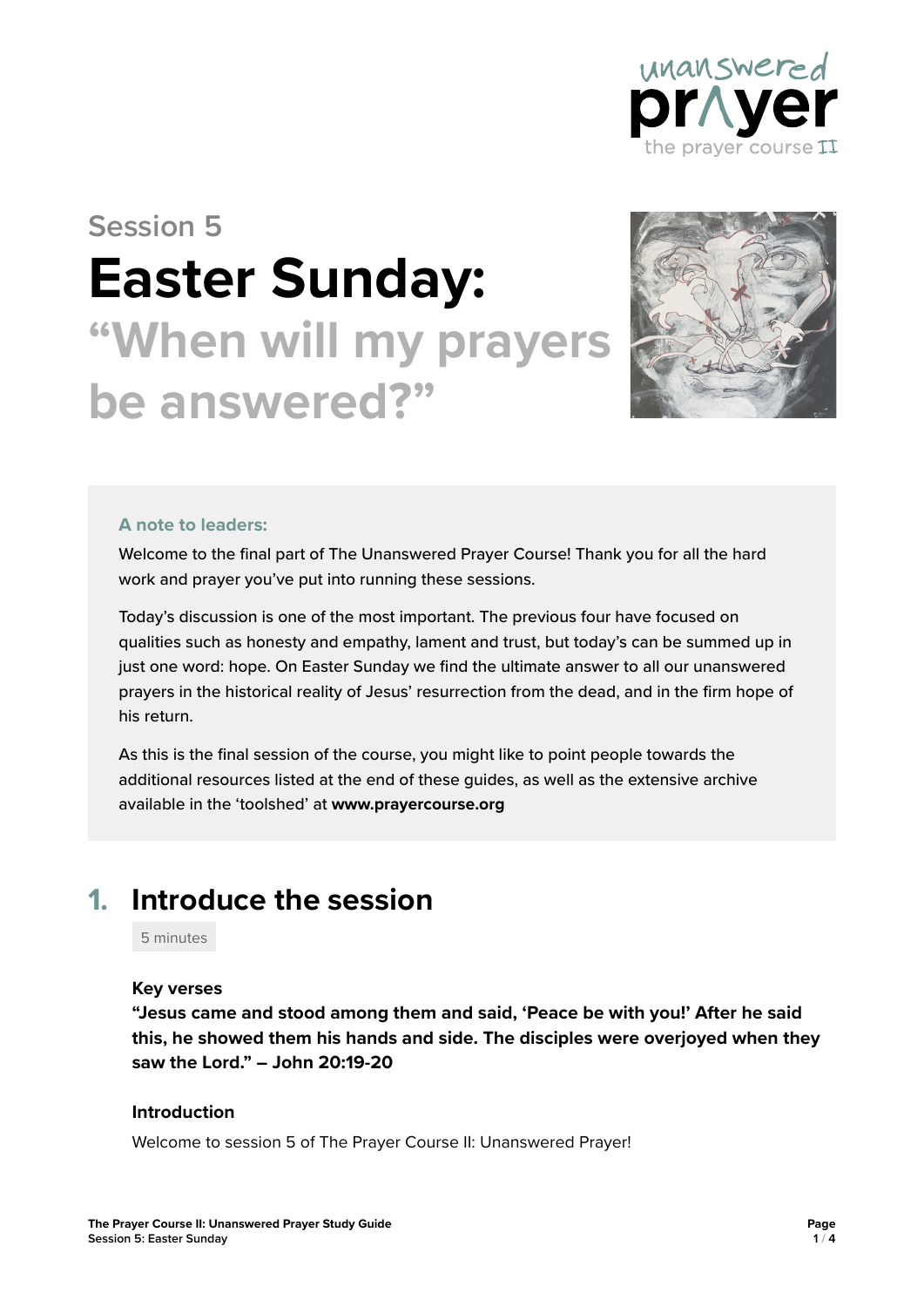Today we've reached the end of our journey, which culminates in the joy of Easter Sunday, the resurrection of Jesus. We'll be asking one final, hope-filled question, "'When' – When will my prayers be answered?"

**Begin the session by asking someone to open in prayer**

### **2. Watch the video**

30 minutes

#### **Bible passages from the session**

John 20:19-20, 2 Corinthians 1:3-5

#### **Key points**

(for your reference in case people need a little prompting!)

- There can be a beauty in our brokenness
- Our deepest suffering can become our greatest gift to the world.
- Our ultimate hope as Christians is eternal

"Now, we see the harvest. We can reap this harvest because [the missionaries Mark and Gladys Bliss] planted the seeds in Iran with their tears and their sacrifice" - Ladan Nouri

### **3. Discussion questions**

30 - 45 minutes

**Q.** What did you find most helpful, inspiring or challenging in what Pete and Sammy Greig, Gemma Hunt and Ladan Nouri?

The Bible says that we 'do not grieve like the rest of mankind, who have no hope.' (1 Thess. 4:13).

- **Q.** Thinking about an area of long-term disappointment in your life, how might an eternal perspective reframe the way you relate to it?
- **Q.** What do you think the new heaven and the new earth will be like? How will it be different? How will it be the same?
- **Q.** In the video Pete and Sammy Greig used a kintsugi bowl to illustrate the beauty that can come out of brokenness. Where can you see beauty coming out of brokenness in your life, or in the life of someone in this group?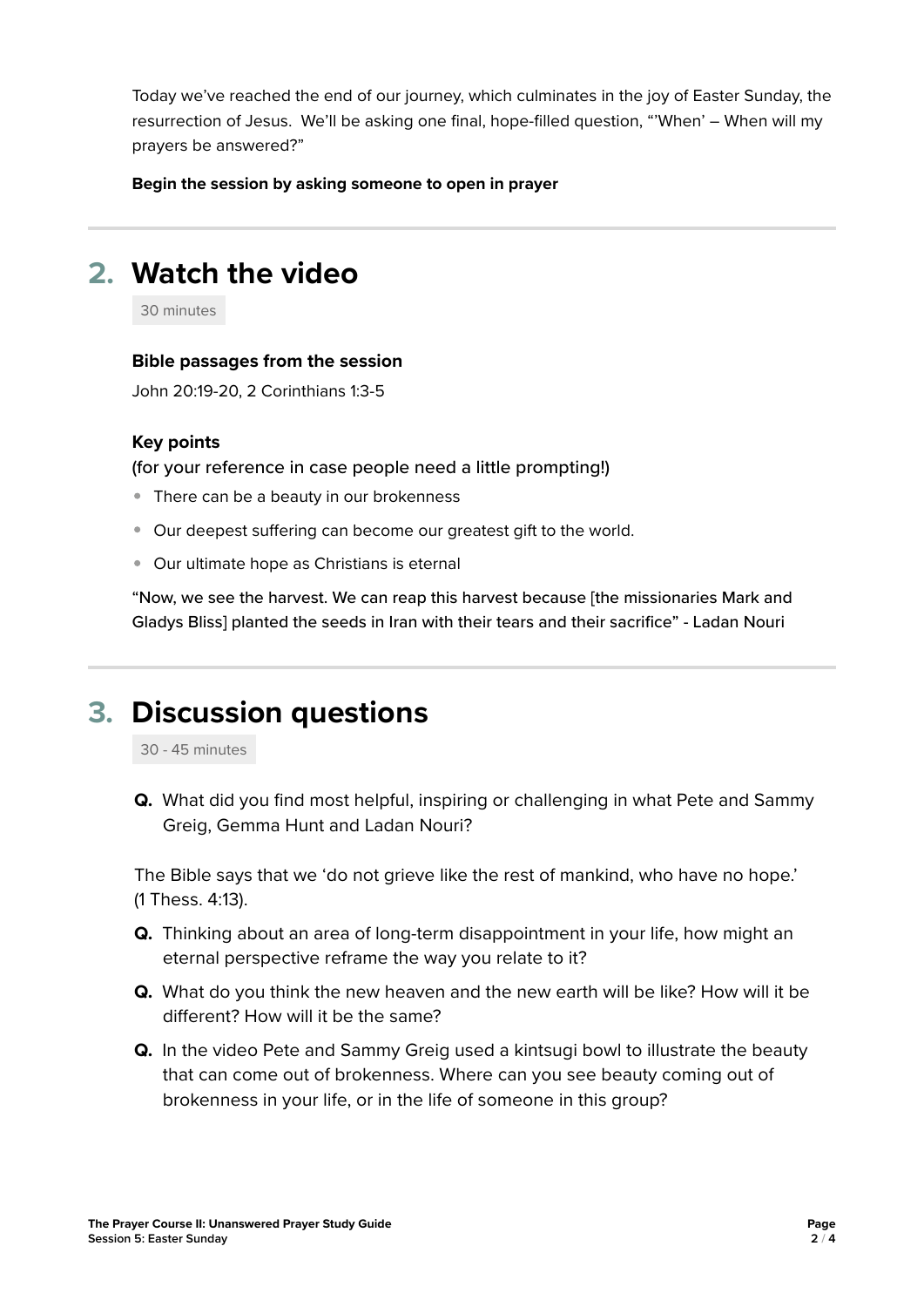**Q.** The story of Ladan and the missionaries Mark and Gladys Bliss demonstrates that it can sometimes take months, years or even decades for fruit to come out of our suffering.

Are there stories in our community's history of how challenges and trials have now produced fruit? Or are there opportunities for us to turn our current challenges into long-term fruit?

**Q.** Eugene Peterson writes, "Faith develops out of the most difficult aspects of our existence, not the easiest." How do the stories you've heard across this course reflect and inspire you to keep persevering in the midst of challenges?

# **4. Small group prayer**

15 minutes

#### **Leader's note**

**If your group is more than 3 people, we would recommend splitting into smaller groups of 2 or 3 to give everyone an opportunity to share and pray for one another. Explain how much time you will have for prayer, and roughly how much time each person will have for sharing and praying.**

#### **Ask one another**

**Q.** How are you feeling about the things we've discussed today? Are there any areas in which you'd appreciate prayer?

### **5. Closing comments**

5 minutes

#### **Share with the group what you've really appreciated about the session.**

Congratulations! We've made it through the Unanswered Prayer Course! There are additional resources on the Prayer Course website (**www.prayercourse.org**) to help you continue your journey through the topics that we've explored together.

If you'd like to go deeper and you haven't already done so, there are 3 things you can do next: